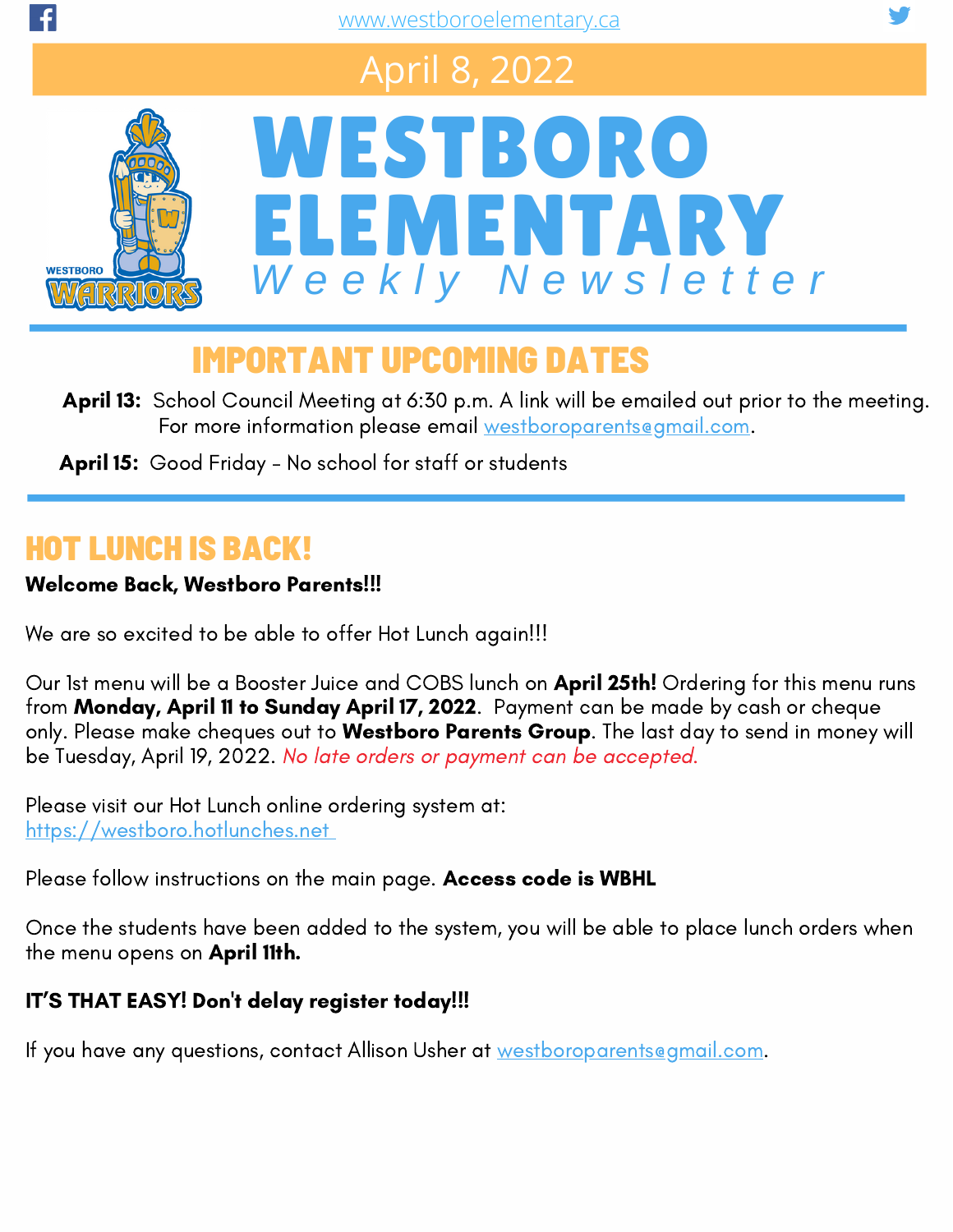## SCHOOL COUNCIL

Please see the agenda for the upcoming School Council meeting. [Westboro](https://www.westboroelementary.ca/download/386431) School Council Agenda April 13, 2022

Please see the meeting minutes from the School Council meeting held on February 16, 2022. [Westboro](https://www.westboroelementary.ca/download/384604) School Council Meeting Minutes February 16, 2022 [Westboro](https://www.westboroelementary.ca/download/384602) Parents Group Meeting Minutes February 16, 2022

## GET READY FOR KINDERGARTEN

Do you have a child registered in kindergarten next year? If so, make sure to attend Westboro Elementary's upcoming Kindergarten Information Night on Tuesday, May 3 at 6:30 p.m.

You'll get to:

- · tour the school;
- · meet the teacher;
- · gain insight on play-based learning; and
- · see what a typical day looks like.

To make the transition to school as smooth as possible, Elk Island Public Schools has put together a toolkit for families. The kit includes information about registration, important dates, programming options, what to expect, eligibility, finding your designated school, transportation and more. Find it at: Welcome to EIPS [Kindergarten](https://www.eips.ca/programs-services/early-learning/kindergarten).

Additional information about Westboro Elementary's kindergarten program is available on the school website [www.westoborelementary.ca](https://www.westboroelementary.ca/about/kindergarten)

### SCHOOL BUS SAFETY

Red flashing lights are used throughout Elk Island Public [Schools,](https://www.facebook.com/ElkIslandPublicSchools/?__cft__[0]=AZVGBs3V1xdAOYWV6_-zShd1KuHU22_ZRySnFDpbKexLkwQgflcjsGwqFrVJA-xfDTOKF3BW4oO7cpp5HhcjpdMbCQfzju2LsgYSzWt1VuzYCao5q0P3FWfgxurfgfWlOMJAxKydEe_tdA2K_MI03Kh_&__tn__=kK-R) with the exception of urban Sherwood Park and the City of Fort Saskatchewan. School bus safety is everyone's responsibility.

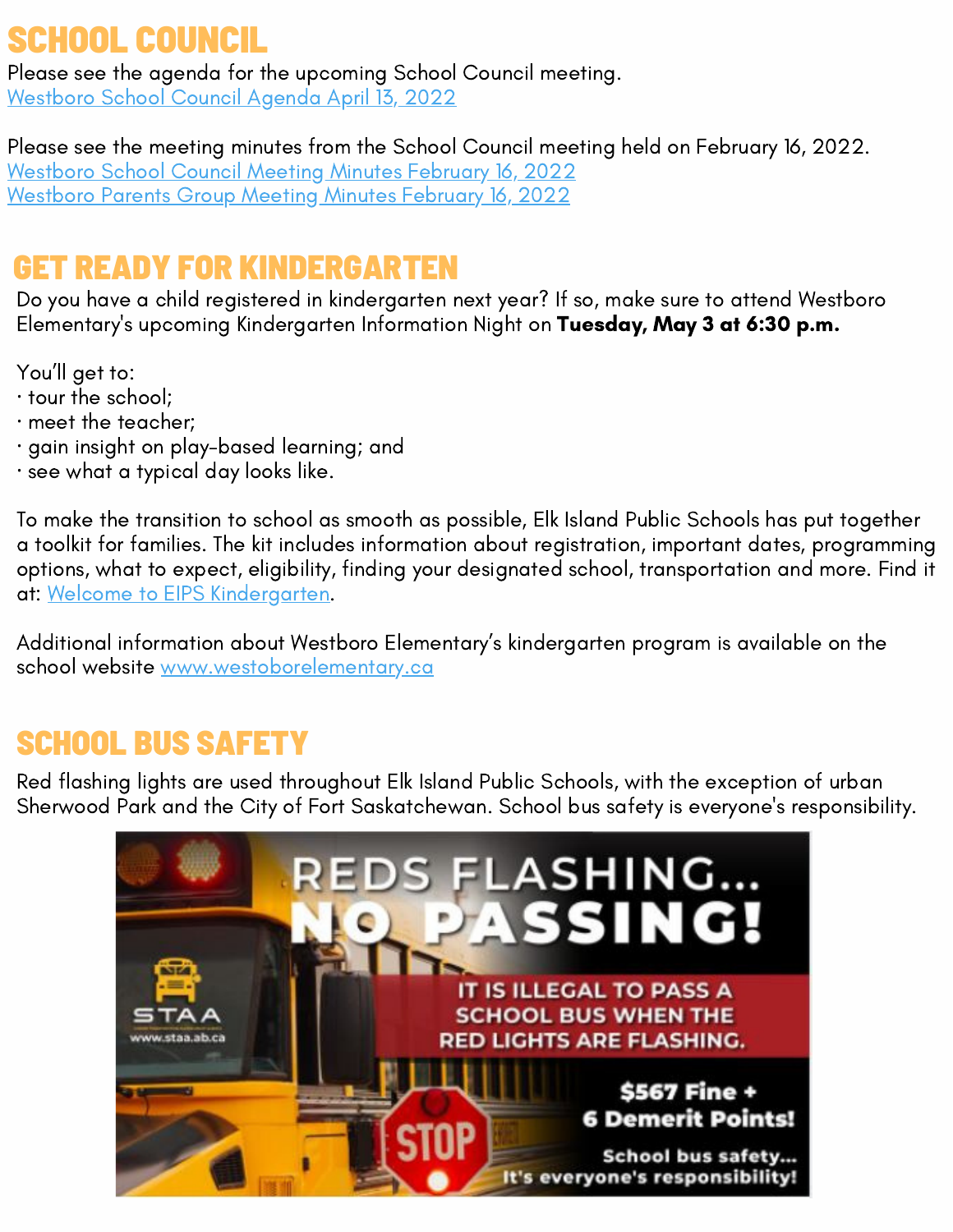### RD: EIPS IS HIRING SUBSTITUT ASSISTANTS

Do you know someone who's great at working with children and youth and eager to support student learning? Someone who's looking for a flexible schedule and variety in their day-to-day tasks? Spread the word! Elk Island Public Schools (EIPS) is hiring substitute educational assistants (EA) to work on a casual, on-call basis supporting all school locations.

EAs are integral to the school team, assisting teachers with instructional and non-instructional tasks in the classroom and other school activities. Whether it's working one-on-one with individual students or with a small group of students in a class or special program, EAs provide support and assistance to help students achieve success. Substitute EAs are critical to ensuring the continuity of student learning each and every day.

Substitute EAs are needed to fill positions until the end of the school year. If you know someone who'd be great in this role, encourage them to apply [today](https://www.eips.ca/nowhiring).

#### **JUNIOR HIGH INFORMATION NIG**

Each junior high in the Division hosts an information night in the spring. These events are an opportunity for you to take a tour of your new school, meet the teachers, get a sneak peek at the classrooms and learn about the upcoming curriculum at your child's junior high school. All Junior High [Information](https://www.eips.ca/registration/junior-high) Nights are now posted on the Division website.

## PALS FAMILY SESSIONS

Do you have a child currently in the PALS pre-kindergarten program? Join Elk Island Public [Schools](https://www.eips.ca/?fbclid=IwAR1tWte9Be5isD0iFx6UgsHwQEDpNbe9ljLzDtEGJnwynaMY2DBdSvYBOXg) for upcoming sessions to help build on the skills your child is learning in the classroom. Virtual sessions take place in April through June.

[https://bit.ly/35CGtBw](https://www.eips.ca/programs-services/early-learning/pre-kindergarten/pals-family-sessions?fbclid=IwAR1GYJl7-eQfB0rcqER0oo48FauOSC6_B7jHrCrhyNU2WPH8pb1H2l_q4qc)

### APRIL 2022 CAREGIVER SERIES

Alberta Health [Services,](https://www.facebook.com/albertahealthservices) in collaboration with the Mental Health [Foundation,](https://www.facebook.com/mentalhealthfoundation/) offers FREE online programming for parents and caregivers of children and youth.

Caregiver Education Sessions: 90-minute online sessions intended to provide parents, caregivers, teachers and community members with introductory information regarding mental health challenges that can affect children and youth.

Lunch & Learn Webinars: 60-minute sessions intended to provide parents, caregivers and community members with information regarding mental health challenges that can affect children and youth. When topics are presented as a series, participants can attend one or all sessions.

Drop-in Series: 90-minute, interactive workshops for parents and caregivers looking to strengthen their foundational parenting skills, address parenting challenges and support their child's social and emotional development.

Learn more: [www.eips.ca/download/385650](https://drive.google.com/file/d/1m-xQqSVn1C7Vq_BOcEAXsXgBjtyPoH_G/view)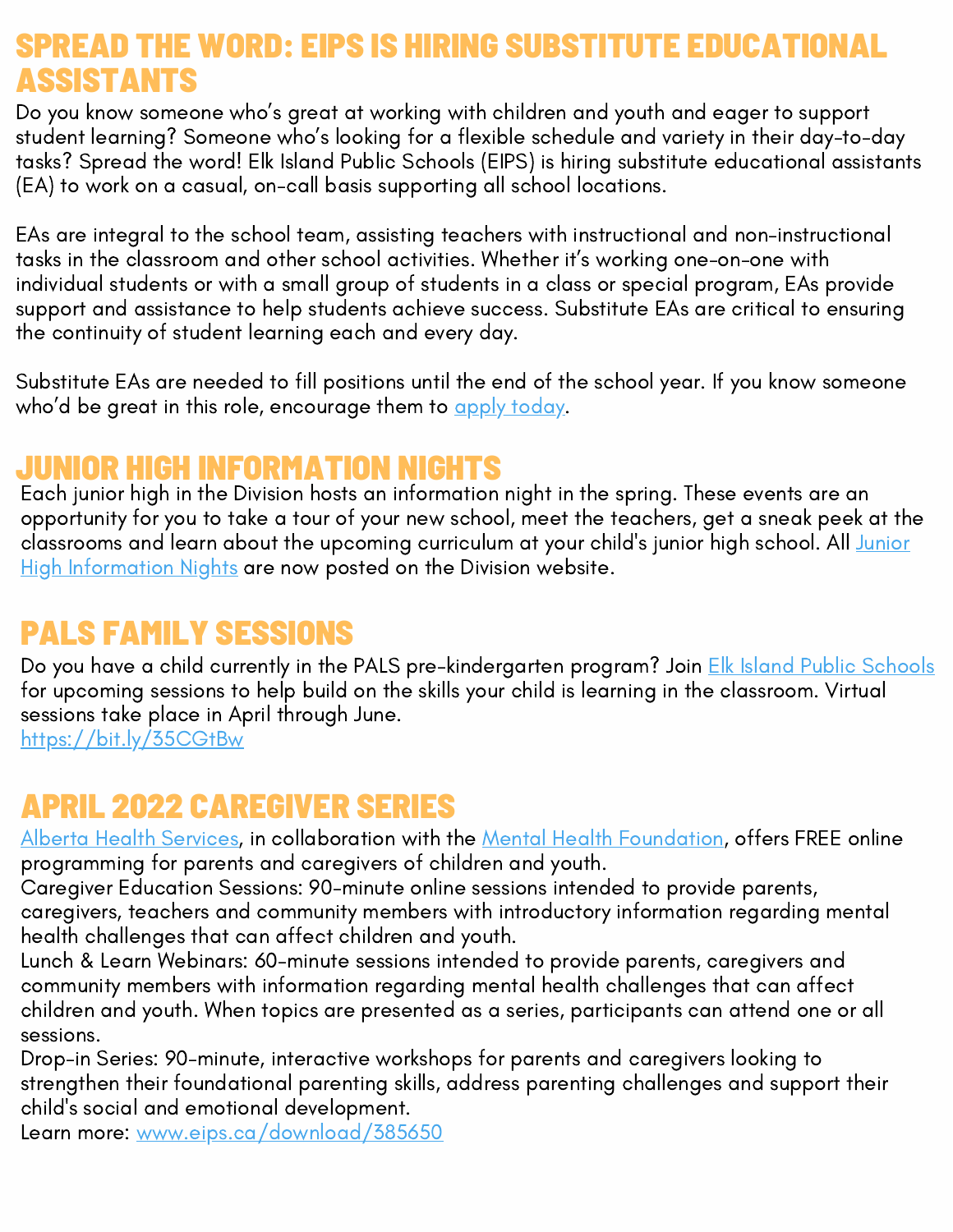### WATCH FOR THIN ICE

Remember, be aware of thin ice this time of year. Depending on changing temperatures, ice can form and melt to varying degrees on outdoor bodies of water. Try to remind your child about the dangers of thin ice, obey all posted signs, take proper care and remain a safe distance from the ice.

For more information about ice safety, visit the [Canadian](https://www.redcross.ca/training-and-certification/swimming-and-water-safety-tips-and-resources/swimming-boating-and-water-safety-tips/ice-safety) Red Cross.

#### Did you know?

The colour of ice may be an indication of its strength. Clear blue ice is the strongest. White opaque is half as strong as blue ice. And, grey ice is unsafe—greyness indicates the presence of water.

### **BIG THANK YOU TO EIPS VOLUNTEERS**

National Volunteer Week takes place April 24-30. On behalf of the Board of Trustees at Elk Island Public Schools (EIPS), I want to extend a heartfelt thank you to all EIPS volunteers and school families for your support over the last 24 months. Collectively, we've had to react, shift and adapt throughout the various COVID-19 waves and changing public-health restrictions. Despite that, EIPS volunteers showed tremendous flexibility, commitment and creativity to ensure schools continue providing exceptional education and opportunities for all students.

So, thank you for your time, efforts and support. It's inspiring and making a difference in the lives of students. I encourage everyone to join in this year's National Volunteer Week by celebrating the hundreds of volunteers within EIPS and reflecting on the role of volunteers in our future.

Trina Boymook Chair, EIPS Board of Trustees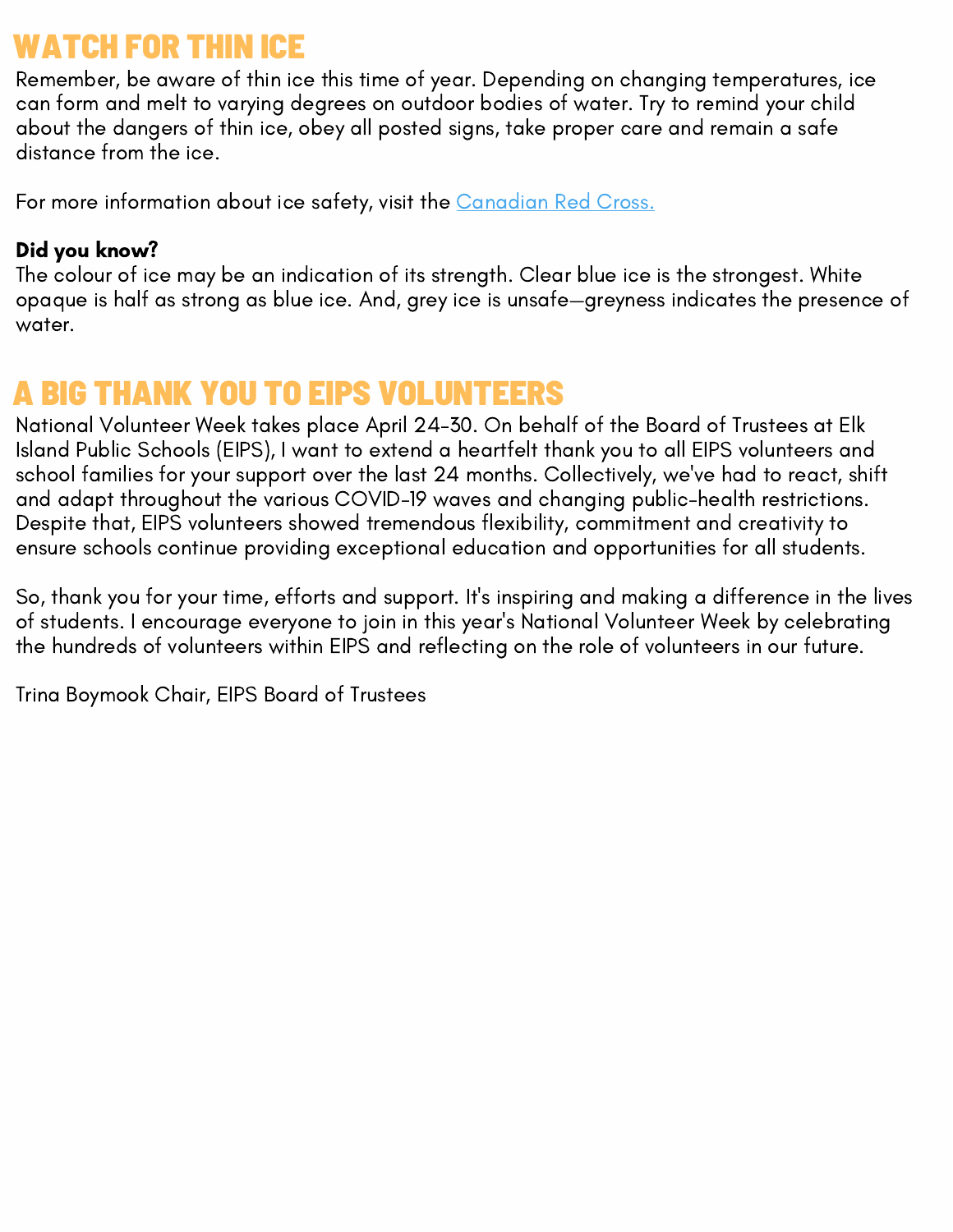#### **Strathcona County's Agricultural Service Board**

# **From field to fork**

Grains, vegetables, fruit, and livestock-farmers work hard every day to provide us with nutritious food that they grow in their fields. Draw a picture of all the farm-grown food you love to eat.

## **Prizes**

Prizes will be presented to three winners from each grade.

#### 1st Place - \$100 | 2nd Place - \$75 3rd Place - \$50

Contest open to all Grade 3, 4 and 5 students in Strathcona County and Fort Saskatchewan.

In order to claim their prize, a parent or legal quardian will be required to sign a Release and Consent form.

For contest rules and entry guidelines, visit: strathcona.ca/postercontest



Chances of winning are dependent on number of entries received. Contest entries will be judged by Strathcona County, Transportation and Agriculture Services Selection Committee based on creative representation of the theme of "From field to fork" and visual appeal. No purchase is necessary.

**Contest opens:** Monday, April 4, 2022

乄

**Contest closes: Friday, May 6, 2022**